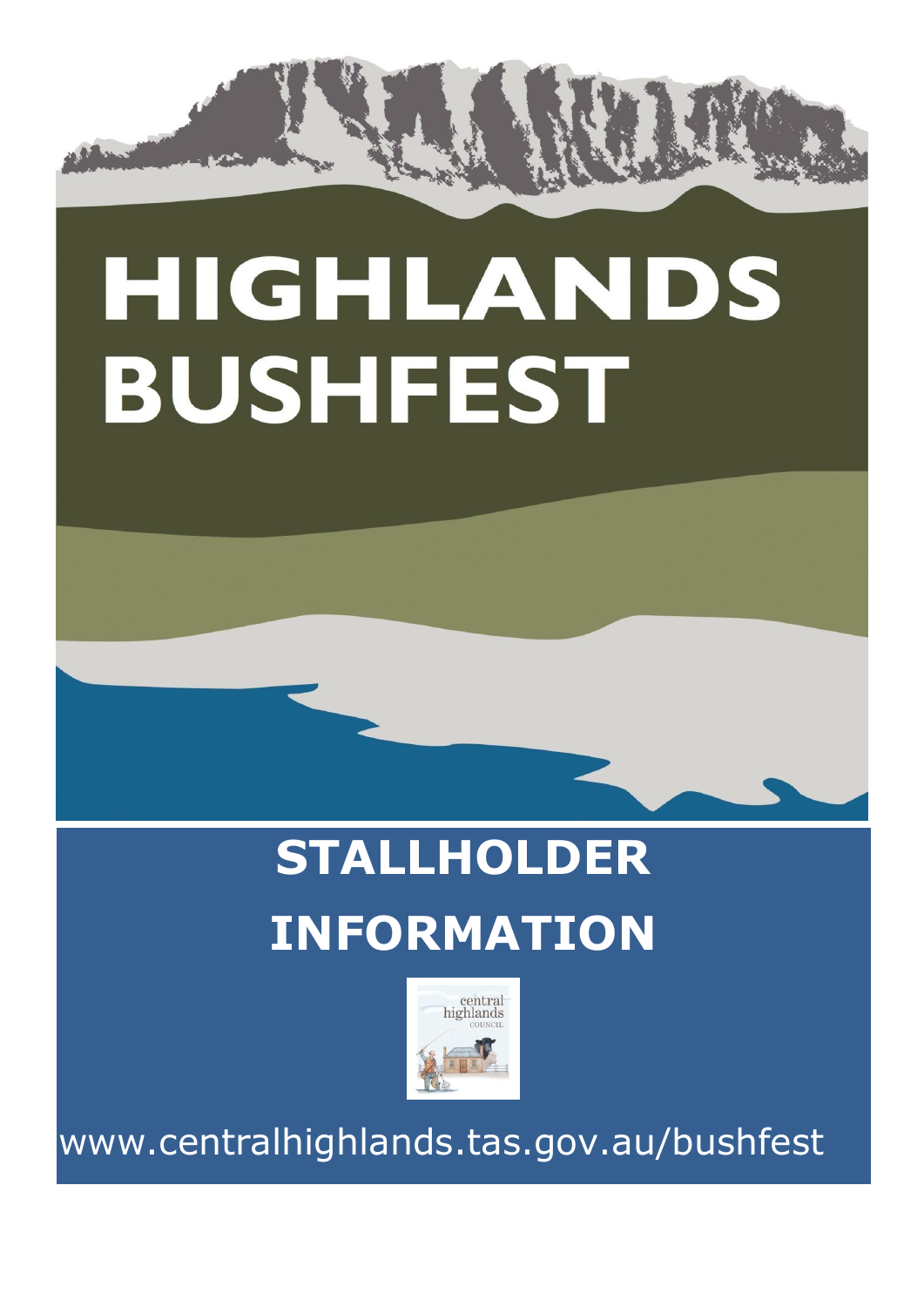

**PO Box 20 Hamilton TAS 7140 (03) 6286 3202**

**E: kbrazendale@centralhighlands.tas.gov.au W: www.centralhighlands.tas.gov.au**

Highlands Bushfest is being held over two days, Saturday and Sunday, November 20<sup>th</sup> and 21<sup>st</sup>, 2021 and will celebrate and showcase the Central Highlands region of Tasmania, its heritage, culture and communities.

It will be held at the Bothwell Recreation Ground, which is located in the township of Bothwell on the A5, 20kms from the Midland Highway, 50 mins from Hobart and 1hr 45 minutes from Deloraine and Launceston.

Highlands Bushfest will feature the unique outdoor pursuits of the region - fishing, hunting, camping and other recreational and adventure activities.

It will also highlight food and beverage, tourism, arts and crafts, music and small business.

Application forms can be obtained from our website www.centralhighlands.tas.gov.au or by emailing Central Highlands Council on kbrazendale@centralhighlands.tas.gov.au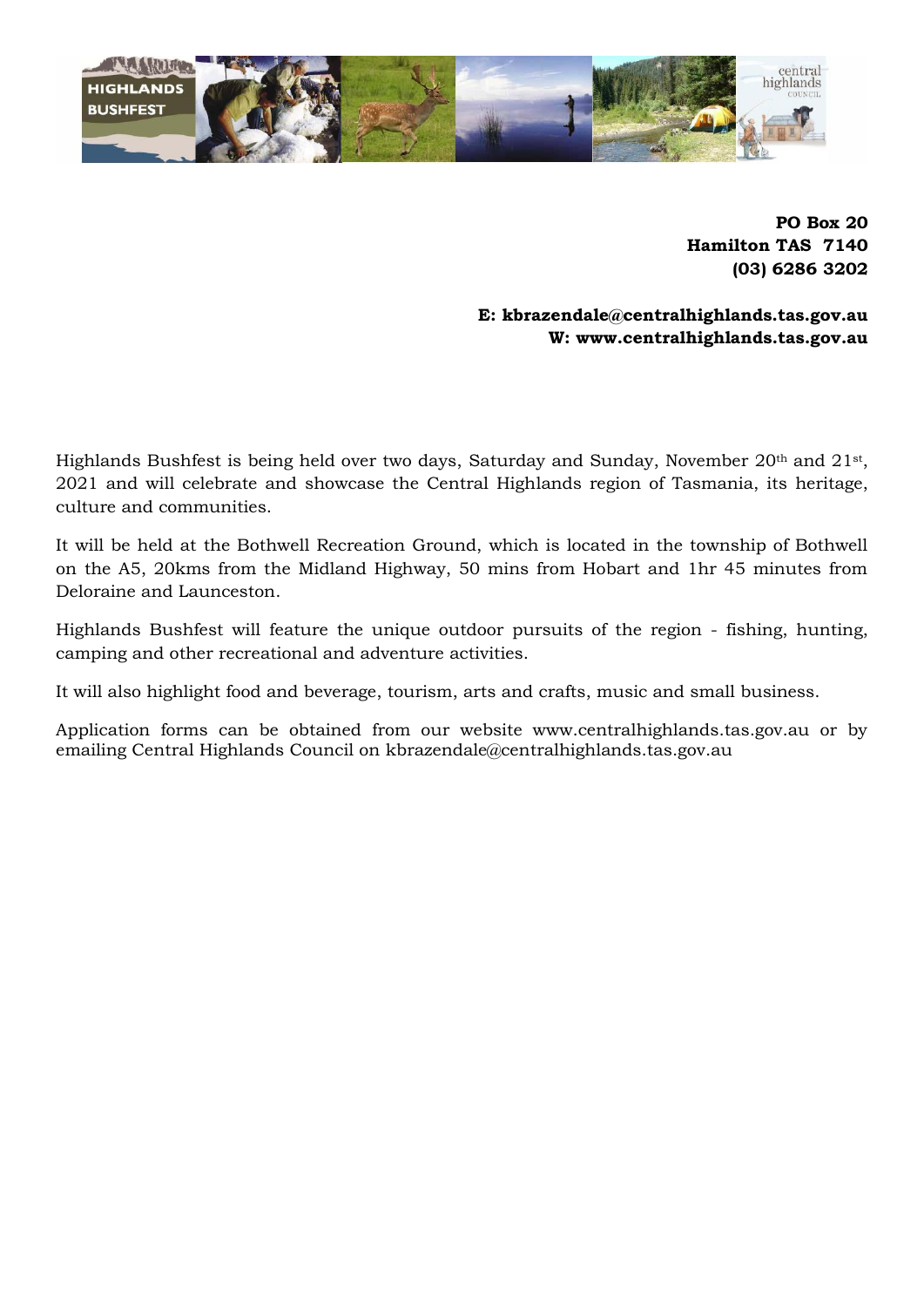

#### **Please take note of the following information:**

A tax invoice will be issued once application is received and approved. Payment may be made via cheque, money order or direct bank payment. Should a stall holder find it necessary to cancel an allotted stall space, notification must be forwarded to Central Highlands Council in writing prior to be October 1, 2021 to be eligible for a refund.

**NOTE:** An Administration Levy of \$50 will be deducted from fees prior to refund on all cancellations.

#### **STALL AND SITE INFORMATION**

| <b>STALLS</b> | 3 X 3          | \$110 |
|---------------|----------------|-------|
|               | 6 X 3          | \$165 |
| <b>SITE</b>   | $10 \times 10$ | \$275 |

All prices include GST

Larger sites are available with prices available on request.

Highlands Bushfest reserves the right to allocate space.

- Powered sites upon request and payment of \$11 per outlet.
- Please be aware that all stalls will be sited on a grass surface.
- Highlands Bushfest does not provide lighting.

#### **SET-UP**

- Sites will be available for set-up from 8am Friday, November 19th. The site will close at 5.30pm.
- Stalls and sites must be removed by 3pm, Monday, November  $22<sup>nd</sup>$ . The site will open at 8am.
- On November 20<sup>th</sup> & 21<sup>st</sup>, the site will be open from 7.00am.
- All stallholders and their employees must wear fluorescent vests on site during the set up and clear up.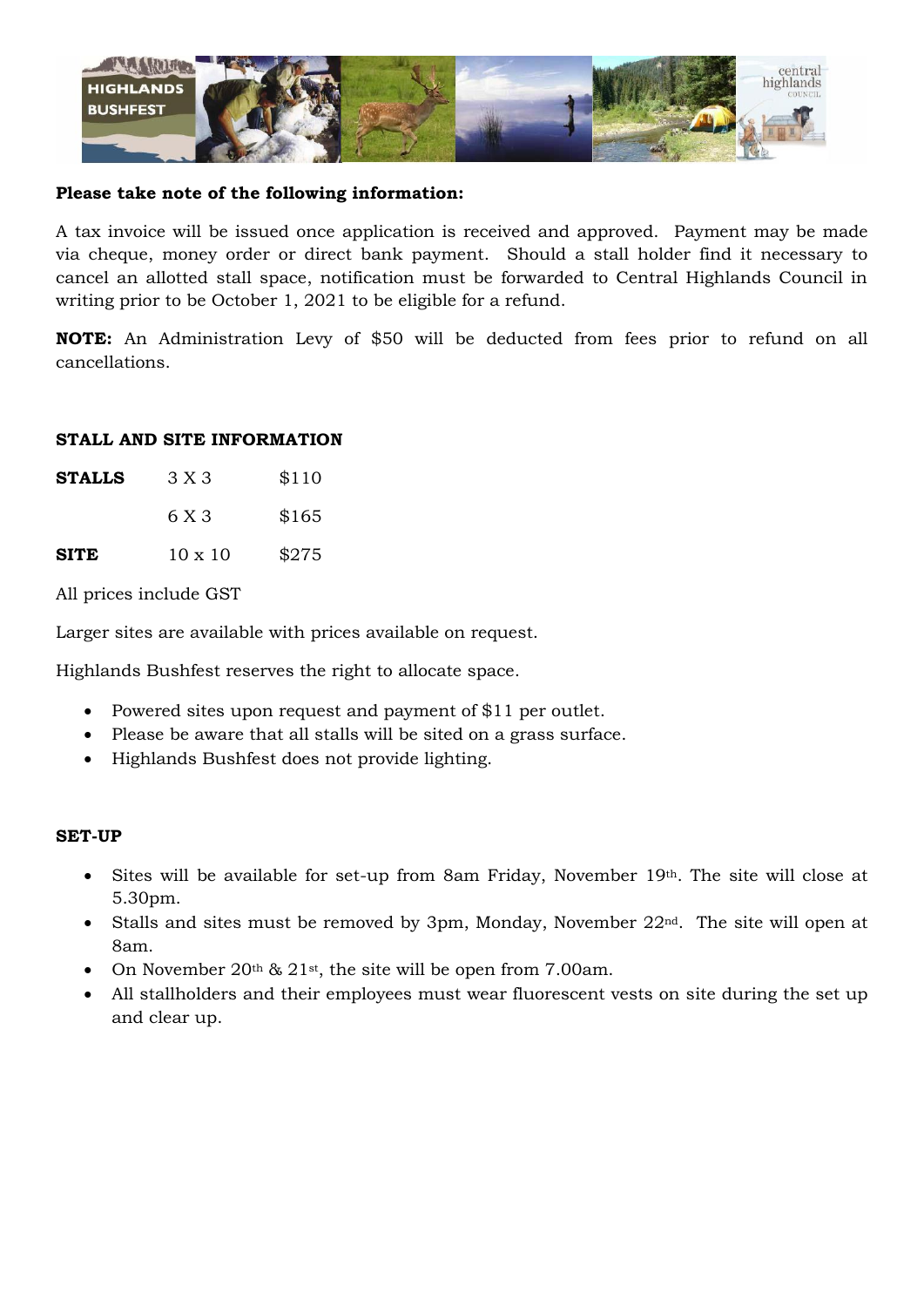

#### **OPERATING HOURS**

Saturday, November 20th, 9am – 4pm

Sunday, November 21st, 9am – 3pm

Stalls and site must be manned from 9am each day.

- **Newspaper, Radio and Television journalists will cover Highlands Bushfest and requests from them for interviews should be honoured as this promotion will greatly help Highlands Bushfest and your site.**
- **The venue will be locked and secured at 4.30pm each evening. A night watch service is provided and the site will be patrolled between 3.00pm and 9.00am.**
- **Please be aware Central Highlands Council does not carry insurance for theft, loss or damage on behalf of exhibitors. Exhibitors should arrange their own insurance if required.**

#### **GENERAL INFORMATION**

#### **NIGHT SECURITY**

The venue will be floodlit and locked and secured at 4.30pm. A night watch service is provided and the venue will be patrolled between 3 pm and 9 am. Please be aware that the Highlands Bushfest and Central Highlands Council do not carry insurance for theft, loss or damage on behalf of the exhibitors.

#### **BANKING**

The Highlands Bushfest office will be able to provide limited change, however, to be on the safe side, please arrange to have a plentiful supply of change before you come, as we are unable to guarantee that we can provide it.

#### **CREDIT CARD FACILITIES**

The Highlands Bushfest does not have or supply credit card facilities. Should stall holders wish to use such facilities, they need to be arranged at their expense. Portable ATM's will be available at the venue.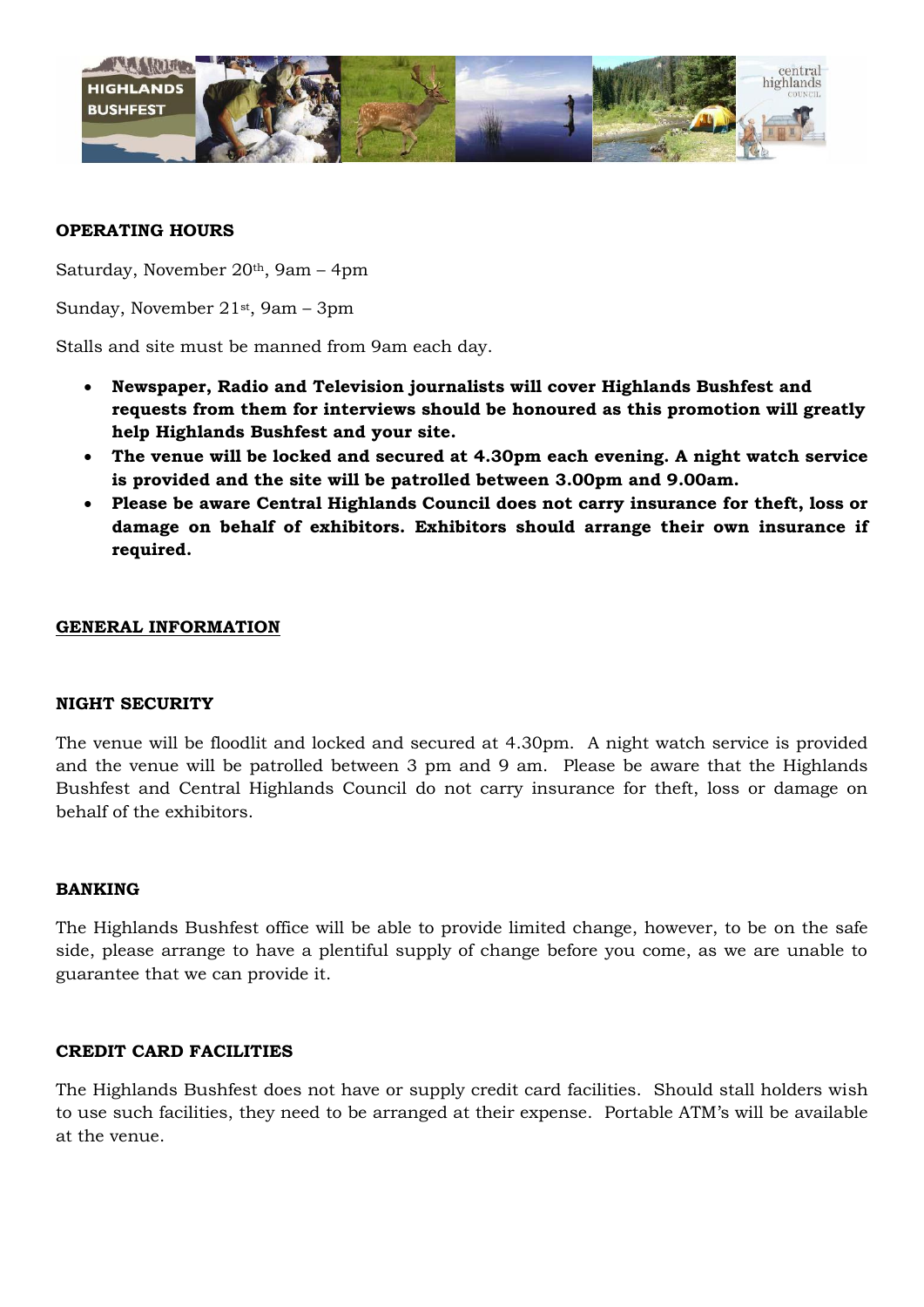

#### **EXHIBITOR CAR PARKING**

Limited parking on site with overflow directed to overflow car park directly opposite the Recreation Ground. **Strictly no camping on site.**

#### **STORAGE**

Highlands Bushfest does not supply any storage facilities to stallholders.

#### **LIFTING FACILITIES**

Highlands Bushfest does not supply any lifting facilities to stallholders.

#### **ANIMALS ON SITE**

**No animals/pets except disability dogs, dogs performing in the arena, or animals in live displays are permitted within the Highlands Bushfest venue.**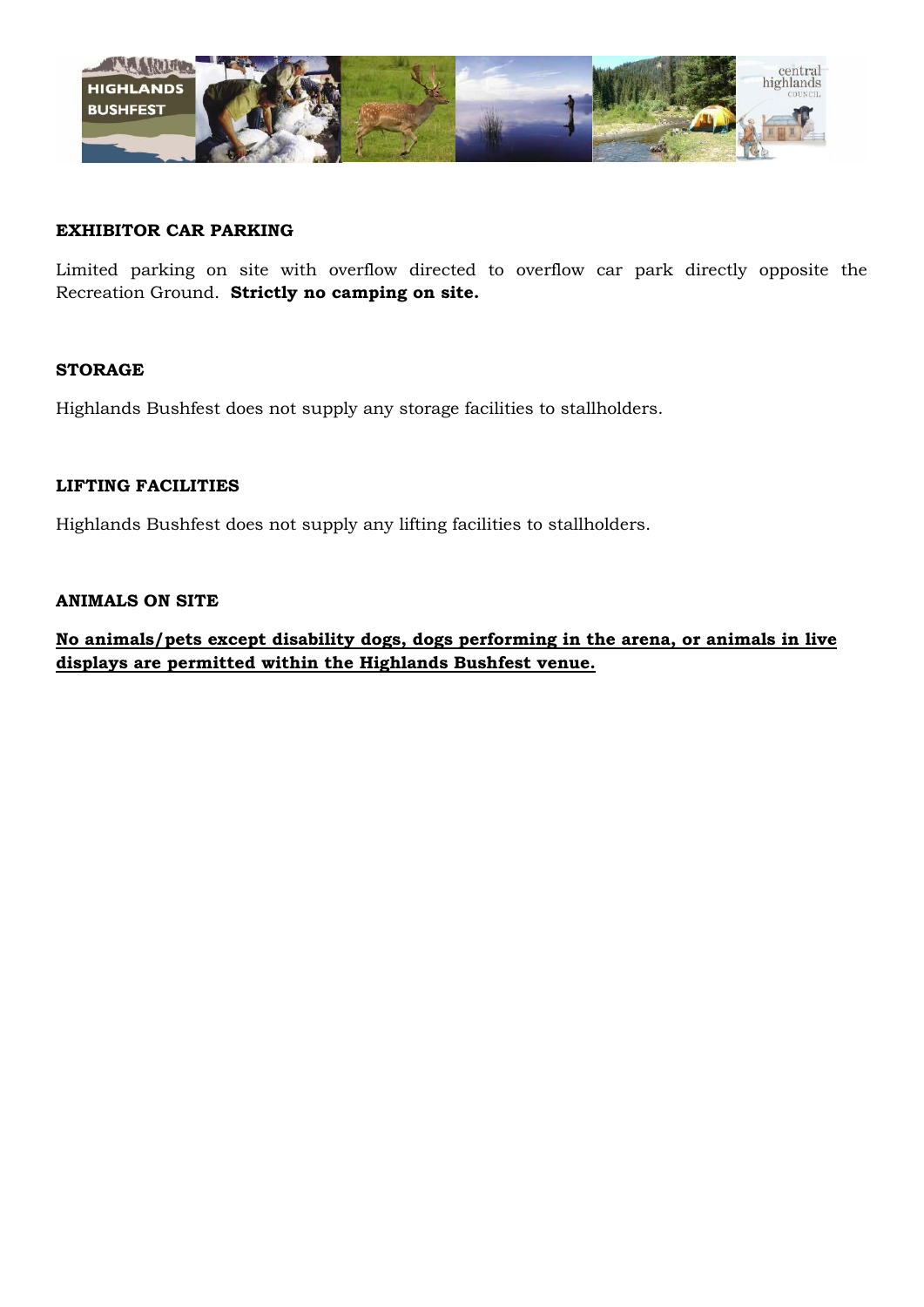

#### **HIGHLANDS BUSHFEST TERMS AND CONDITIONS**

- NO commission selling and NO sales on behalf of a third party.
- NO raffles are permitted at the Highlands Bushfest.
- Exhibitors must supply their own marquee.
- Exhibitors must be in attendance at their stall each day of the two days of the Highlands Bushfest.
- Food and Beverage stallholders must apply for a Temporary Food Premises permit. The form is provided as part of this pack.
- The event will be licensed for the consumption of alcohol.
- All those serving alcohol must possess a current Responsible Service of Alcohol Certificate and be able to produce it, to any licensing officer attending during the event.
- The Highlands Bushfest and Central Highlands Council accept no responsibility for breakage, theft or loss of goods or equipment.
- Exhibitors must comply at all times with Occupational Health and Safety regulations.
- All electrical cords must be tested and tagged.
- Stallholders using a naked flame or any form of heating device must supply their own fire extinguisher and have it within easy reach at all times.
- The Highlands Bushfest Committee reserves the right to reject any application and no correspondence will be entered into.
- Stallholders and their employees are to conduct themselves in an orderly and respectful manner while they are on the grounds.

#### **No exhibitor shall:-**

- Allow their exhibit to extend beyond the limits of their allocated site or erect barriers to prevent free and uninterrupted passage of the public between exhibits.
- Erect display signs of fencing in such a manner as to cause inconvenience to other exhibitors.
- Paint or mark any of the Council's property.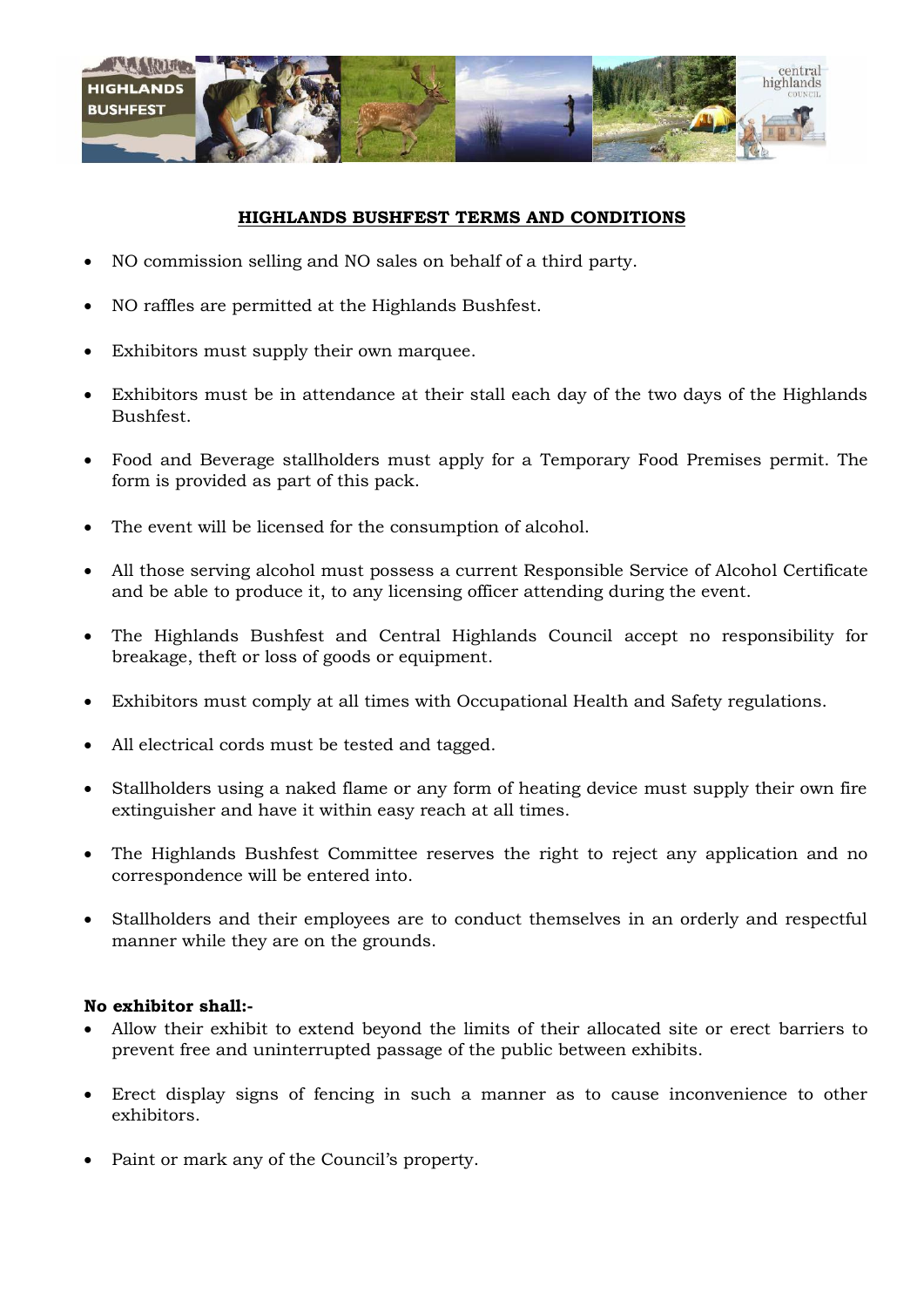

- The Organisers reserve the right to regulate the use of equipment on static display sites which produces excessive noise, causing annoyance to other exhibitors and/or public. No loudspeakers are permitted for use by exhibitors. Microphones may only be used with a reasonable level of volume, which is acceptable to neighbouring stallholders.
- The Organisers accept no liability for damage to electrical equipment due to power fluctuations and failure.
- Exhibitors are responsible and liable for the condition of the area covered by the contract from the time they commence the erection of their site until they have dismantled it and cleared the area to the satisfaction of the Organisers. A clean up fee will be imposed on sites not cleared to the satisfaction of the Organisers.
- **Exhibitors must carry a minimum \$5 Million Public Liability Policy to cover their involvement in Highlands Bushfest. A copy of the policy must be produced at the request of the organisers.**
- The organisers shall not, irrespective of the cause, be liable for any loss or damage whatsoever to the exhibitor's property or equipment hired by the stallholder.
- Exhibitors agree to occupy and use the site at their own risk and shall accept all liability for damage or injury to persons or property howsoever the same shall occur and hereby release and indemnify Highlands Bushfest and Central Highlands Council, the organisers and their servants and agents from all claims and demands of any kind and from all liability which may arise in respect of any accident, damage or injury occurring to any person, persons, or property on site.
- Exhibitors hereby undertake to faithfully conform with the requirements of any Act of Parliament which may govern the erection of structures, displays, and/or demonstration and/or sales of machinery and other products and also to conform with any regulations, by-laws or ordnances made under such Acts of Parliament or by any Government, Local Government Authority duly authorised to make regulations, by-laws ordnances in connection herewith including the requirements of the Foods Act.
- Exhibitors will be liable for all costs of repairs resulting from any damage done to any underground services.
- **No person shall stay on site overnight, other than those engaged in the designated security service.**
- Highlands Bushfest does not supply storage for any exhibitor equipment.
- Knives cannot be sold to any person under the age of 16.
- All exhibitors and their employees are to wear fluorescent vests during set up and clear up, prior to, and after, the event.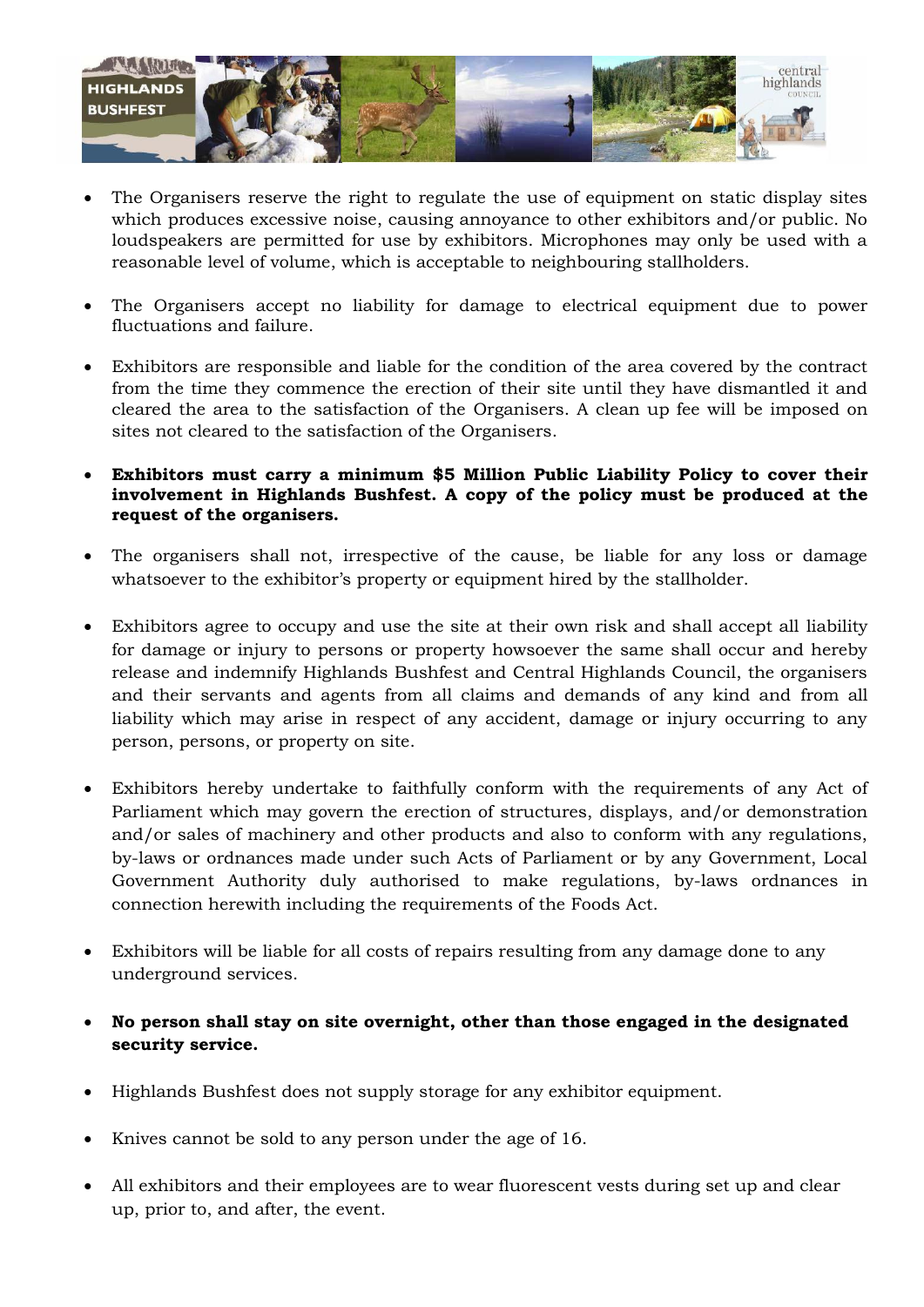

#### **PRIVACY**

Exhibitors should be advised that their name, trading name, address and telephone number will be placed in the Highlands Bushfest program (and on the Central Highlands Council web site).

Should you not wish for this information to be divulged, exhibitors need to notify Central Highlands Council in writing and only your trading name will be advertised.

#### **APPLICATION FORM**

- · All questions must be answered completely.
- · Incomplete applications will not be accepted.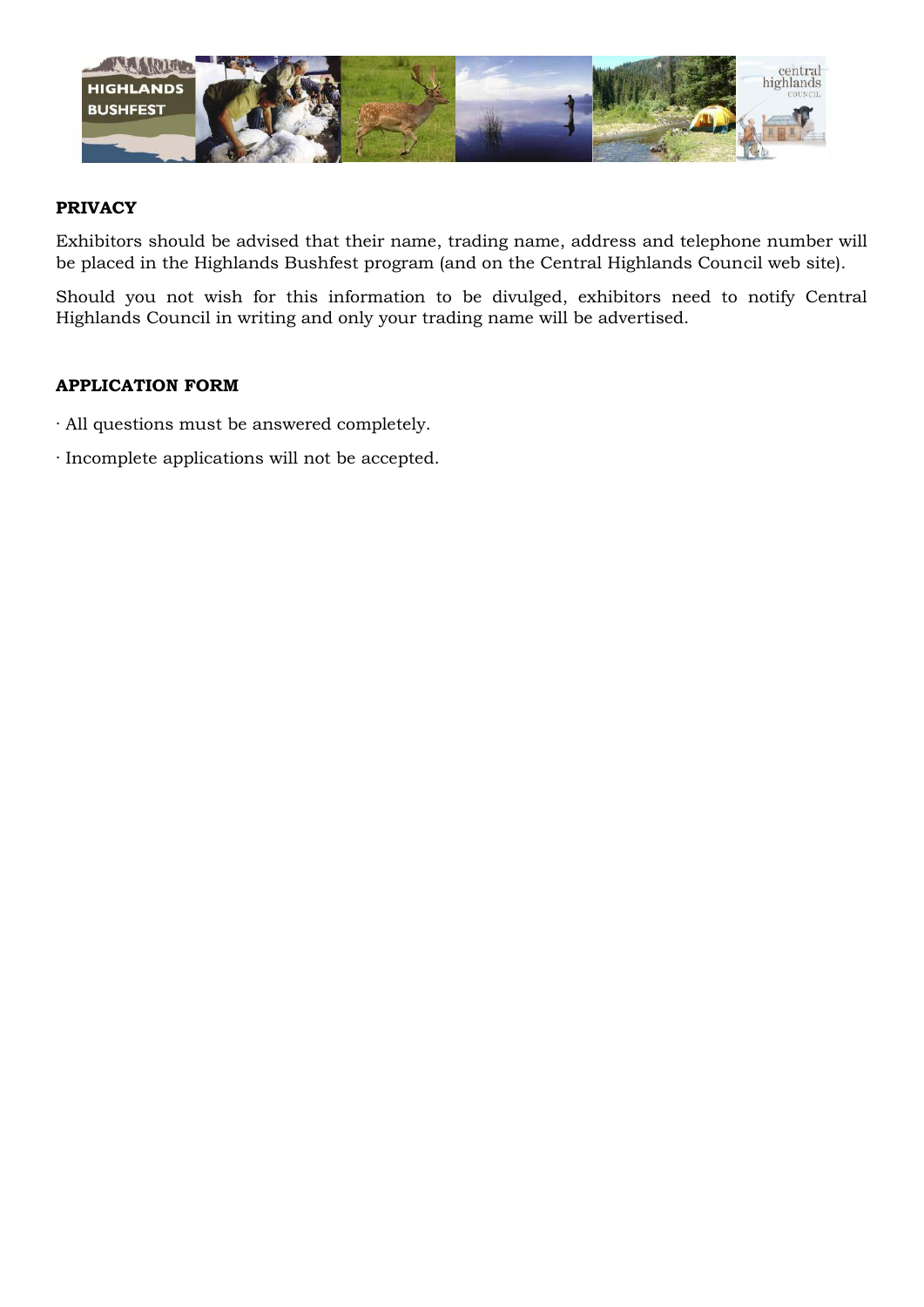

#### **EXHIBITOR'S APPLICATION FORM**

|  | All questions must be answered completely. |  |  |  |  |  |
|--|--------------------------------------------|--|--|--|--|--|
|--|--------------------------------------------|--|--|--|--|--|

# **Incomplete applications will not be accepted.**

| <b>TITLE</b>        | <b>FIRST NAME</b>                                               |               | <b>SURNAME</b>       |                    |                              |
|---------------------|-----------------------------------------------------------------|---------------|----------------------|--------------------|------------------------------|
| <b>TRADING NAME</b> |                                                                 |               |                      | <b>ABN</b>         |                              |
| <b>ADDRESS</b>      |                                                                 |               |                      |                    |                              |
| <b>SUBURB</b>       |                                                                 | <b>STATE</b>  | POSTCODE             |                    |                              |
| <b>PHONE</b>        |                                                                 | <b>MOBILE</b> |                      | <b>EMAIL</b>       |                              |
|                     | I AM APPLYING FOR:                                              |               |                      | <b>Please Tick</b> |                              |
|                     | STALL 3 x 3 METRES                                              |               | \$110                |                    |                              |
|                     | STALL 6 x 3 METRES<br>(6 metre front)                           |               | \$165                |                    |                              |
|                     | STALL 3 X 6 METRES<br>(3 metre front)                           |               | \$165                |                    |                              |
|                     | SITE 10 X 10 METRES                                             |               | \$275                |                    |                              |
| OVERSIZED SITE      |                                                                 |               | Price on application |                    |                              |
|                     | POWERED SITE (\$11 per outlet)                                  |               |                      |                    |                              |
|                     | NUMBER OF POWER OUTLETS REQUIRED                                |               |                      |                    | and amp $\_\_$               |
|                     | THREE PHASE POWER REQUIRED                                      |               |                      | YES / NO           |                              |
|                     | LIQUOR LICENCE LEVY<br>(required by applicants selling alcohol) |               | \$25                 |                    |                              |
| <b>TABLES</b>       | (limited numbers available)                                     |               | \$12.50 ea           |                    | All prices are GST inclusive |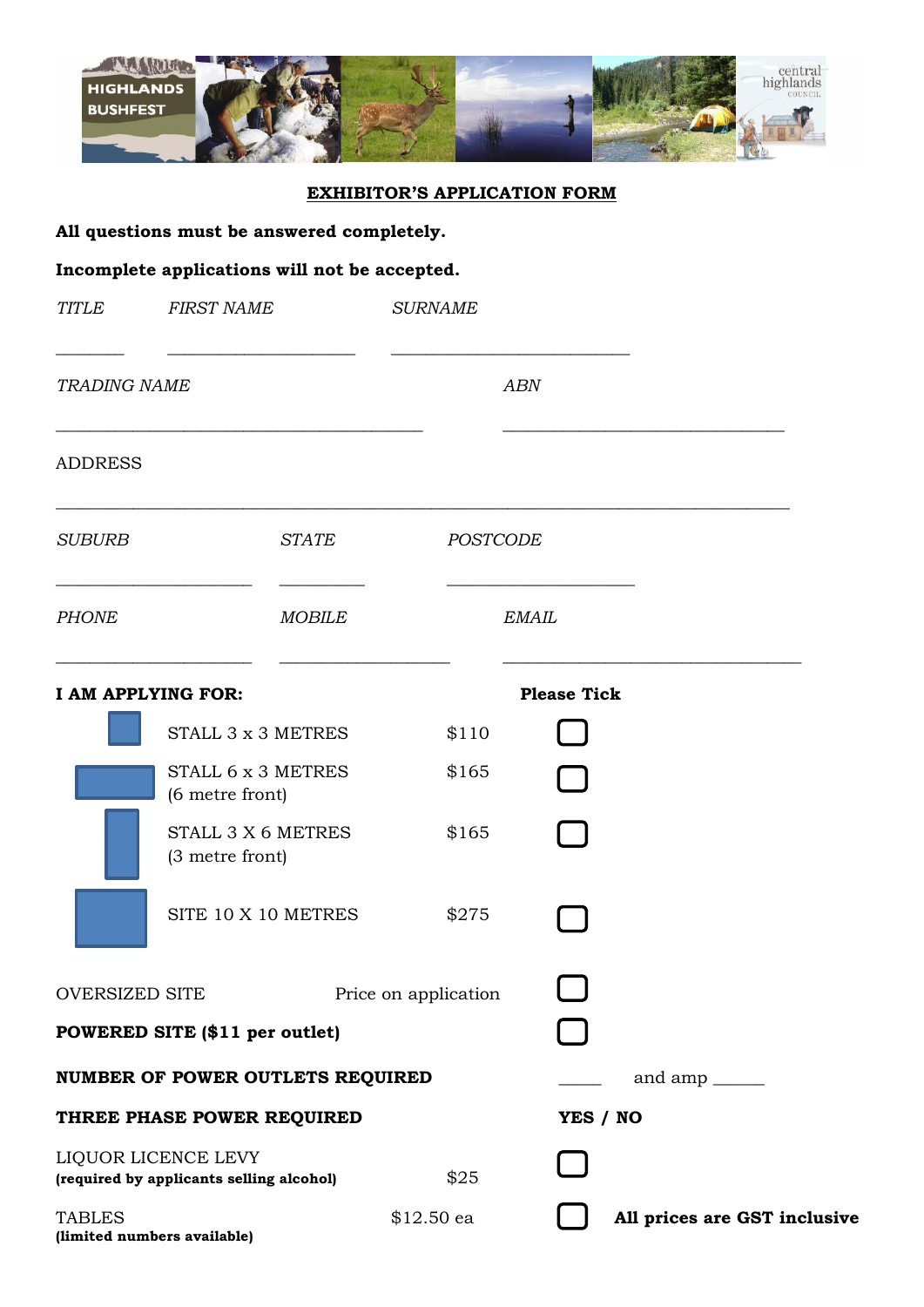

#### **DECLARATION**

**I/We agree to abide by all the conditions set out herein.**

**I/We consent to my/our name(s), address, telephone number and trading name being published in the Highlands Bushfest program and on the Central Highlands Council website. I/We understand that I/we may withdraw that consent by notice in writing to Central Highlands Council, in which case publications produced after that notice is compiled and received will only contain my/our trading name.**

| APPLICANTS SIGNATURE: ________________________________ |  |
|--------------------------------------------------------|--|
| <b>IMPORTANT</b>                                       |  |
| Please complete the following:                         |  |
|                                                        |  |
|                                                        |  |
|                                                        |  |
|                                                        |  |
|                                                        |  |
|                                                        |  |

#### **WORKING EXHIBITS AND LIVE DISPLAYS**

Highland Bushfest values working exhibits and live displays and designated areas have been allocated for these displays.

Working exhibits and live displays add to the atmosphere of Highlands Bushfest and attract a more discriminating audience.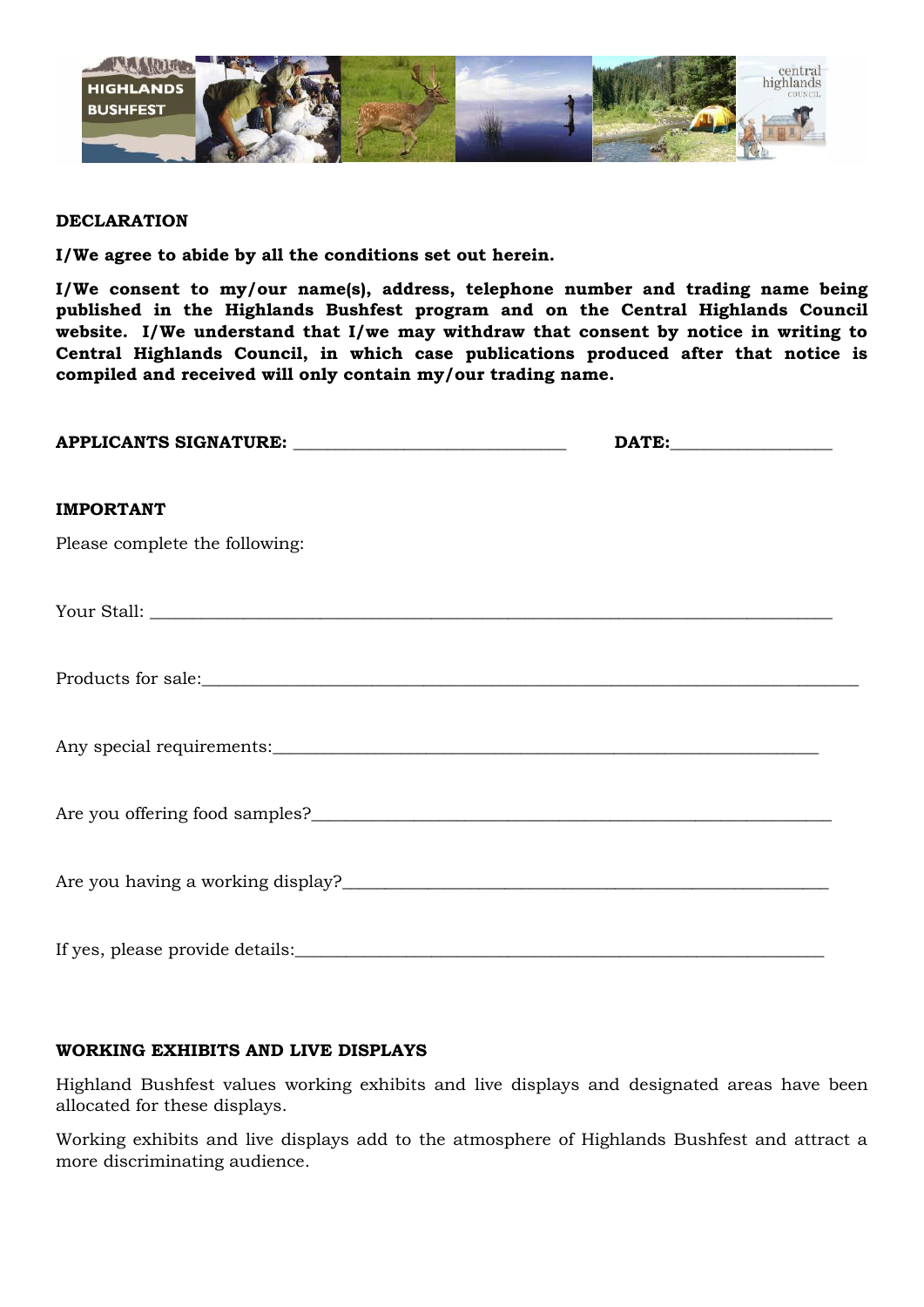

Development & Environmental Services 19 Alexander Street

BOTHWELL TAS 7030

# Application for registration of a **Temporary Food Outlet**

# **Event Details**

# **Stallholder Details**

# **Food Details**

# **Sale of Food**

# **Type of Food Outlet** (Please Tick)

|                 | Open Trestle Table |
|-----------------|--------------------|
| <b>Contract</b> | Food Van           |
| <b>Contract</b> | Tent/Covered Stall |
| $\mathsf{L}$    | Other              |
|                 |                    |

# **Food Storage**

Address where food will be stored prior to transport to event …………………………...

……………….....................................................................................................................

**NOTE:** *Potentially hazardous foods are those that support growth of bacteria including food poisoning bacteria and include foods such as meat and meat products, seafood, chicken, milk and milk products, gravy, mayonnaise, custard and other similar type products.*